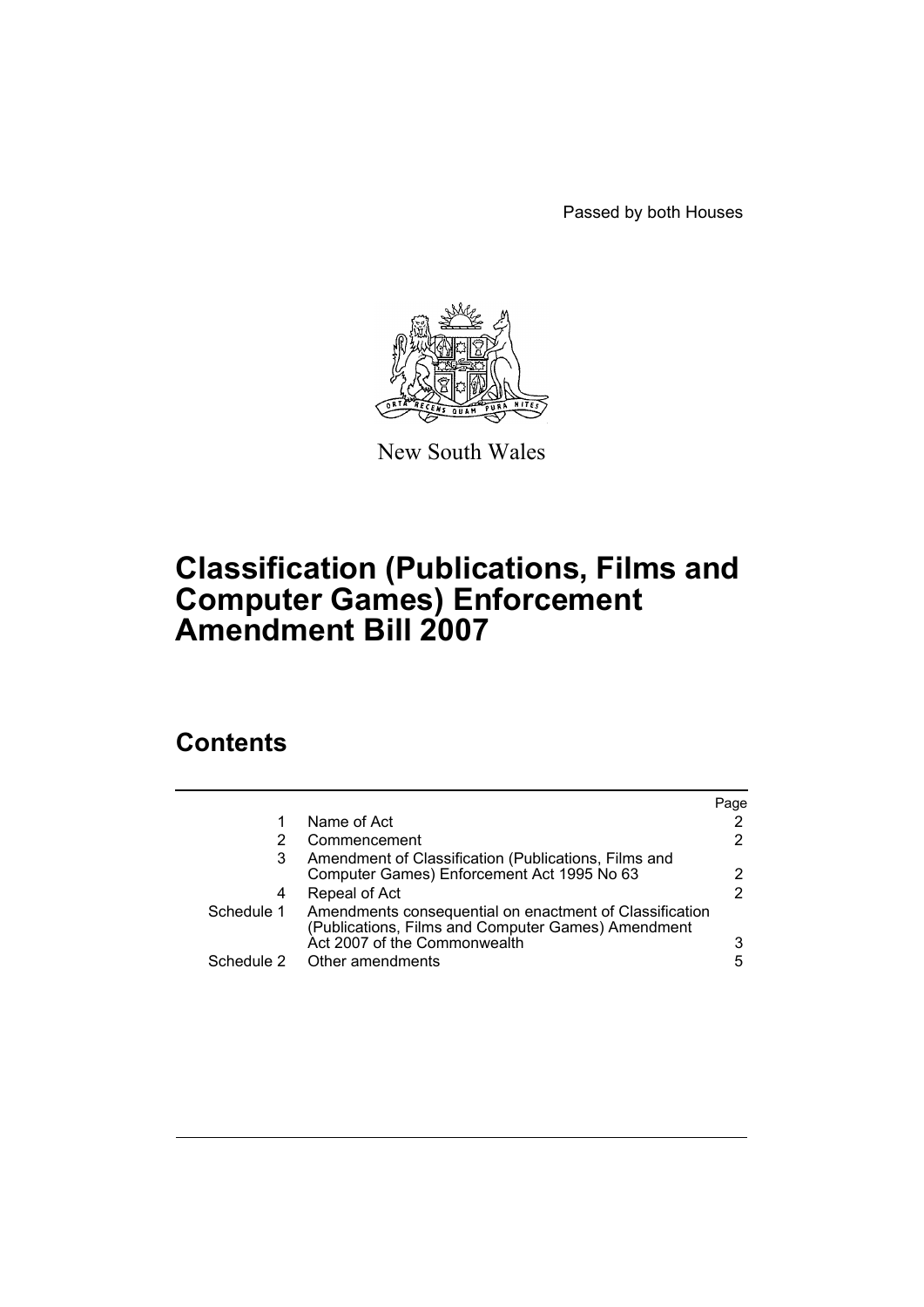*I certify that this public bill, which originated in the Legislative Assembly, has finally passed the Legislative Council and the Legislative Assembly of New South Wales.*

> *Clerk of the Legislative Assembly. Legislative Assembly, Sydney, , 2007*



New South Wales

# **Classification (Publications, Films and Computer Games) Enforcement Amendment Bill 2007**

Act No , 2007

An Act to amend the *Classification (Publications, Films and Computer Games) Enforcement Act 1995* consequentially on the enactment of amendments to the corresponding Commonwealth Act, and to make further provision for the giving of exemptions from the State Act; and for other purposes.

*I have examined this bill and find it to correspond in all respects with the bill as finally passed by both Houses.*

*Assistant Speaker of the Legislative Assembly.*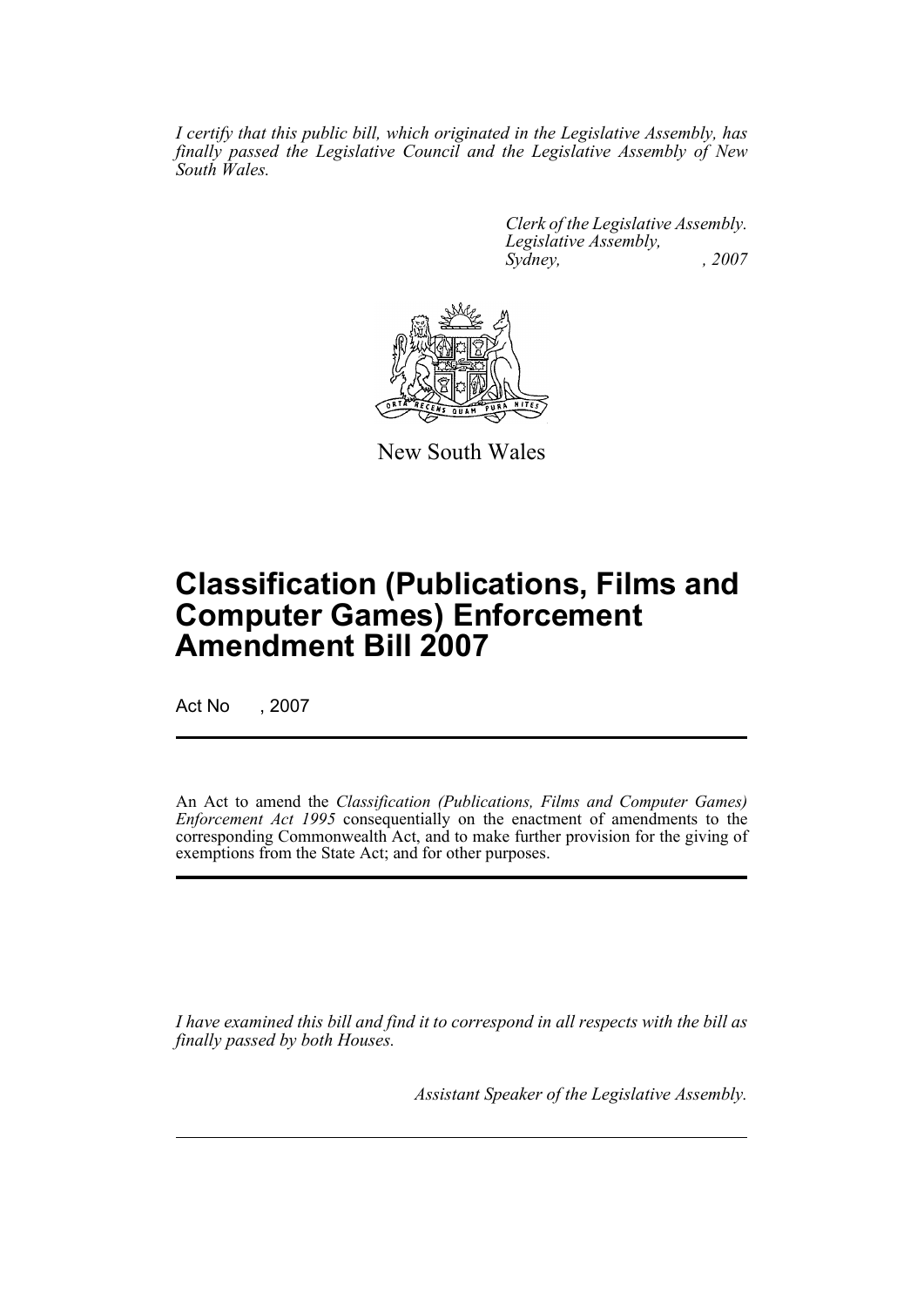## <span id="page-2-0"></span>**The Legislature of New South Wales enacts:**

## **1 Name of Act**

This Act is the *Classification (Publications, Films and Computer Games) Enforcement Amendment Act 2007*.

## <span id="page-2-1"></span>**2 Commencement**

- (1) This Act commences on a day or days to be appointed by proclamation, except as provided by subsection (2).
- (2) Schedule 1 [6] commences:
	- (a) on the date of commencement of items 7 and 14 of Part 1 of Schedule 2 to the *Classification (Publications, Films and Computer Games) Amendment Act 2007* of the Commonwealth or the date of assent to this Act, whichever is the later, but
	- (b) if those items commence on different dates and either or both of those dates are after the date of assent to this Act—on the later of those dates.

#### <span id="page-2-2"></span>**3 Amendment of Classification (Publications, Films and Computer Games) Enforcement Act 1995 No 63**

The *Classification (Publications, Films and Computer Games) Enforcement Act 1995* is amended as set out in Schedules 1 and 2.

## <span id="page-2-3"></span>**4 Repeal of Act**

- (1) This Act is repealed on the day following the day on which all of the provisions of this Act have commenced.
- (2) The repeal of this Act does not, because of the operation of section 30 of the *Interpretation Act 1987*, affect any amendment made by this Act.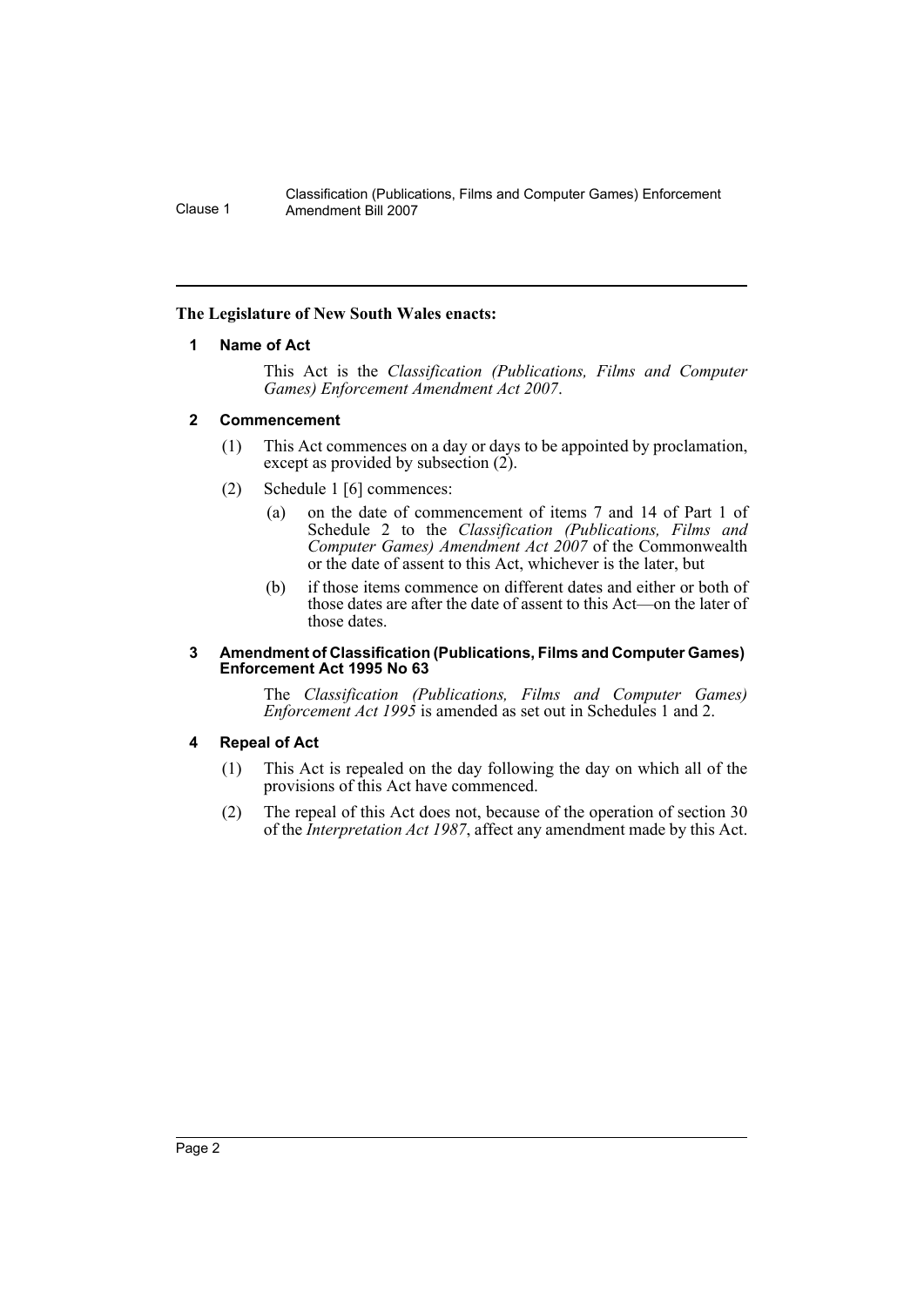Amendments consequential on enactment of Classification (Publications, Films and Computer Games) Amendment Act 2007 of the Commonwealth Schedule 1

# <span id="page-3-0"></span>**Schedule 1 Amendments consequential on enactment of Classification (Publications, Films and Computer Games) Amendment Act 2007 of the Commonwealth**

(Section 3)

# **[1] Section 4 Definitions**

Omit the definition of *approved form* in section 4 (1). Insert instead: *approved form* means a form approved under section 8A of the Commonwealth Act.

# **[2] Section 4 (1)**

Insert in alphabetical order:

*Convenor* means the Convenor of the Review Board appointed under section 74 of the Commonwealth Act.

# **[3] Section 5A**

Insert after section 5:

# **5A Films consisting only of classified films**

Despite any other provision of this Act, a film:

- (a) that is contained on one device, and
- (b) that consists only of 2 or more classified films,

is to be treated, for the purposes of this Act, as if each of the classified films were on a separate device.

## **[4] Section 7 Classified films not to be sold or exhibited under different title or in altered form**

Insert at the end of the section:

- (2) Subsection (1) is not contravened by the sale or exhibition of a classified film:
	- (a) under a title different from that under which it is classified if it is contained on one device that consists only of 2 or more classified films, or
	- (b) with modifications referred to in section 21 (2) of the Commonwealth Act,

or both.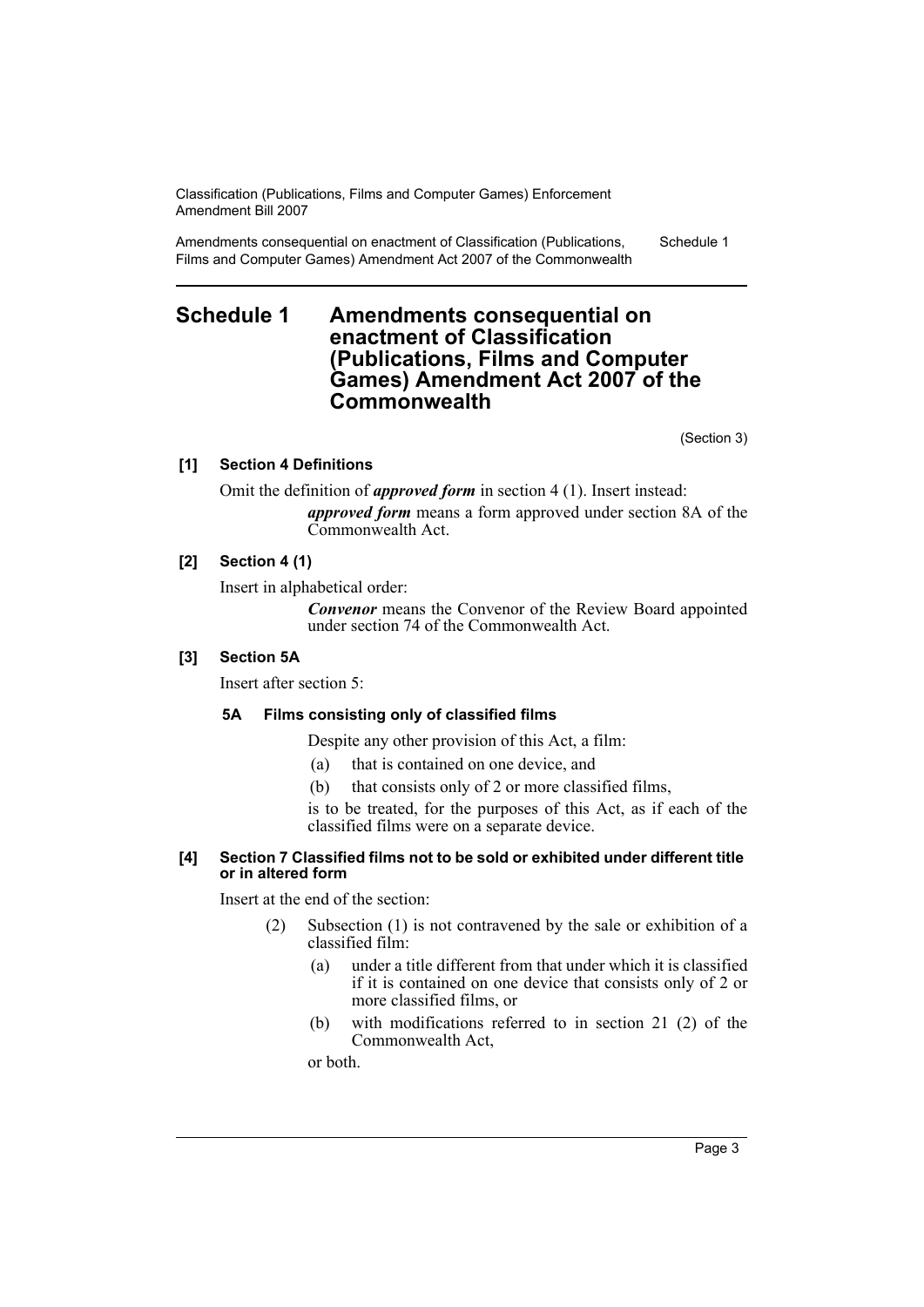Schedule 1 Amendments consequential on enactment of Classification (Publications, Films and Computer Games) Amendment Act 2007 of the Commonwealth

## **[5] Section 42 Advertisements to contain determined markings and consumer advice**

Omit "by the Director" from section 42 (1) (b) (i).

# **[6] Section 48B Obtaining copies for review**

Omit "Director" from section 48B (1). Insert instead "Convenor".

# **[7] Section 58 Evidence**

Omit "Director or Deputy Director" from section 58 (1). Insert instead "Director, Deputy Director or Convenor".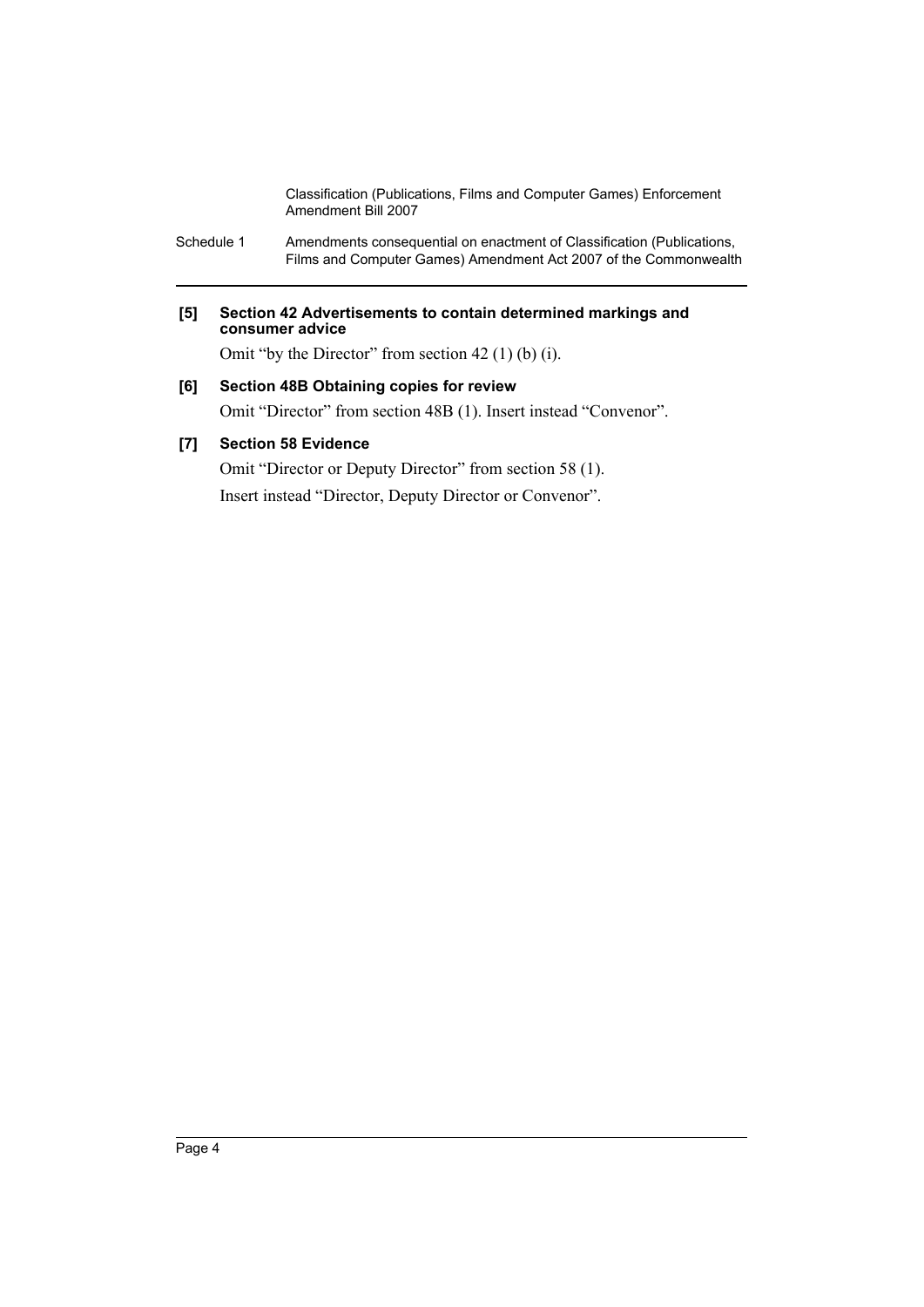Other amendments **Schedule 2** and the 2 state 3 and 2 state 3 and 3 state 3 and 3 state 3 and 3 state 3 and 3 state 3 and 3 state 3 and 3 state 3 and 3 state 3 and 3 state 3 and 3 state 3 and 3 state 3 and 3 state 3 and 3

# <span id="page-5-0"></span>**Schedule 2 Other amendments**

(Section 3)

**[1] Section 4 Definitions**

Omit "(*see note at the end of this section*)" wherever occurring in section 4 (1).

**[2] Section 4, note**

Omit the note.

**[3] Section 48 Calling in advertisements**

Omit "classified" from section 48 (1) (b).

# **[4] Section 51**

Omit the section. Insert instead:

- **51 Exemptions**
	- (1) **Power to exempt**

The Director may:

- (a) on application by any person, make a written direction that this Act does not, to the extent and subject to any condition specified in the direction, apply to or in respect of any film, publication, computer game or advertisement, or
- (b) on application made in accordance with subsection (9), make a written direction that this Act, or any specified provision of this Act, does not, to the extent and subject to any condition specified in the direction, apply to an organisation approved under subsection (2) in relation to the exhibition of a film at an event (being a film and event specified in the direction), or
- (c) on application made in accordance with subsection (10), make a written direction that this Act, or any specified provision of this Act, does not, to the extent and subject to any condition specified in the direction, apply to an organisation approved under subsection (5) in relation to all or any of its activities or functions that relate to films or computer games.

# (2) **Approval of organisations for the purposes of subsection (1) (b)**

The Director, by notice published in the Commonwealth Gazette, may, on application, approve an organisation for the purposes of subsection (1) (b). An approval takes effect on the date of publication of the notice.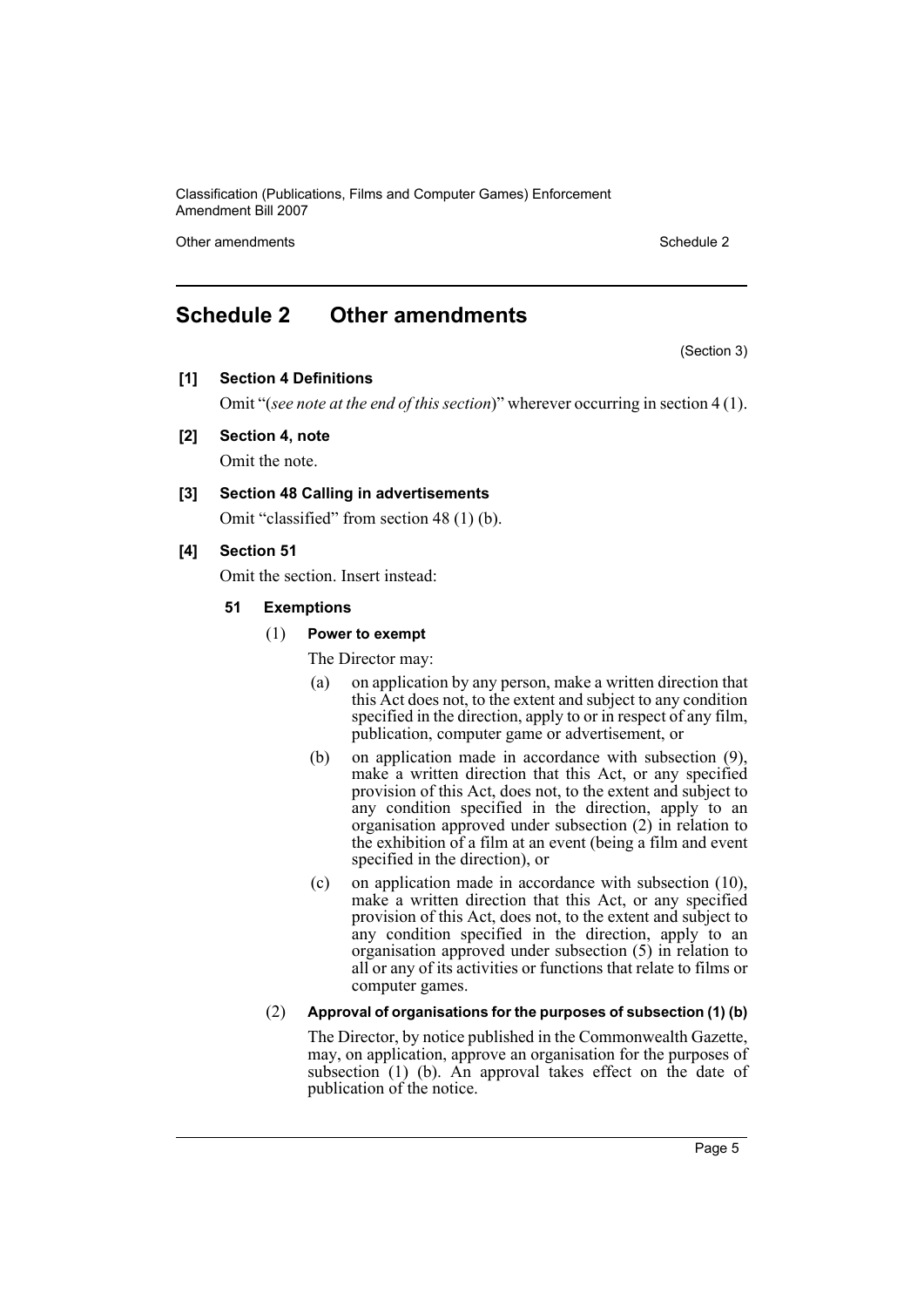Schedule 2 Other amendments

- (3) In considering whether to approve an organisation under subsection  $(2)$ , the Director is to have regard to the following matters:
	- (a) the purpose for which the organisation was formed,
	- (b) the extent to which the organisation carries on activities of a medical, scientific, educational, cultural or artistic nature,
	- (c) the reputation of the organisation in relation to the screening of films,
	- (d) the conditions as to admission of persons to the screening of films by the organisation.
- (4) The Director may revoke an approval given under subsection (2) if, because of a change in any matter referred to in subsection (3), the Director considers that it is no longer appropriate that the organisation be approved.
- (5) **Approval of organisations for the purposes of subsection (1) (c)**

The Director, by notice published in the Commonwealth Gazette, may, on application, approve an organisation for the purposes of subsection  $(1)$  (c) if the organisation carries on activities of an educational, cultural or artistic nature. An approval takes effect on the date of publication of the notice.

- (6) In considering whether to approve an organisation under subsection (5), the Director is to have regard to the following matters:
	- (a) the purpose for which the organisation was formed,
	- (b) the extent to which the organisation carries on activities of an educational, cultural or artistic nature,
	- (c) the reputation of the organisation in relation to:
		- (i) the screening of films, or
		- (ii) the possession or demonstration of computer games, as the case may be,
	- (d) the conditions as to admission of persons to:
		- (i) the screening of films by the organisation, or
		- (ii) the demonstration of computer games by the organisation,

as the case may be.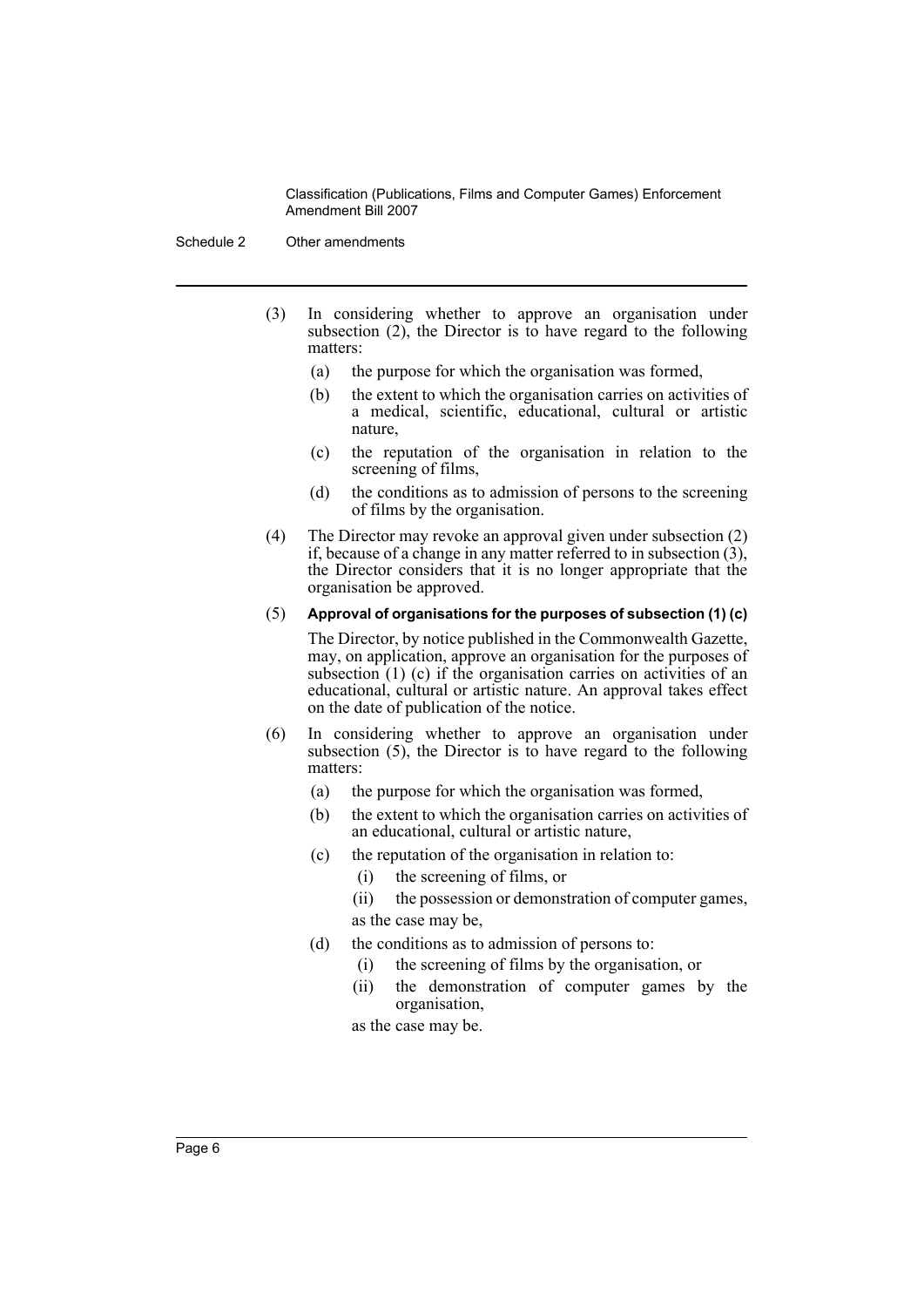#### Other amendments **Schedule 2** and the 2 state 3 and 2 state 3 and 3 state 3 and 3 state 3 and 3 state 3 and 3 state 3 and 3 state 3 and 3 state 3 and 3 state 3 and 3 state 3 and 3 state 3 and 3 state 3 and 3 state 3 and 3

(7) The Director may revoke an approval given under subsection (5) if, because of a change in any matter referred to in subsection  $(6)$ , the Director considers that it is no longer appropriate that the organisation be approved.

#### (8) **Notification of refusal or revocation of approval**

The Director is to notify an organisation in writing of the Director's decision:

(a) to refuse an application for approval, or

(b) to revoke an approval,

within 30 days after the date of the decision and must give reasons for the decision. Revocation of an approval takes effect on the date of the decision to revoke or on a later date specified in the notice.

#### (9) **Application for exemption**

An application by an approved organisation for an exemption under subsection (1) (b) must:

- (a) be in writing, and
- (b) specify the film that the organisation intends to exhibit and the event at which the film is to be exhibited, and
- (c) be accompanied by a synopsis of the story or events depicted in the film, and the prescribed fee.
- (10) An application by an approved organisation for an exemption under subsection (1) (c) must:
	- (a) be in writing, and
	- (b) specify the extent of the exemption sought, and
	- (c) be accompanied by the prescribed fee.

#### (11) **Notification of refusal of exemption**

The Director must notify an organisation in writing of a decision to refuse an application for an exemption within  $30$  days after the date of the decision and must give reasons for the decision.

#### (12) **Ministerial directions and guidelines**

In considering whether:

- (a) to make a direction under subsection (1), or
- (b) to give an approval under subsection (2) or (5), or
- (c) to revoke such an approval,

the Director is to give effect to any directions or guidelines issued by the Minister in relation to the application of this Act.